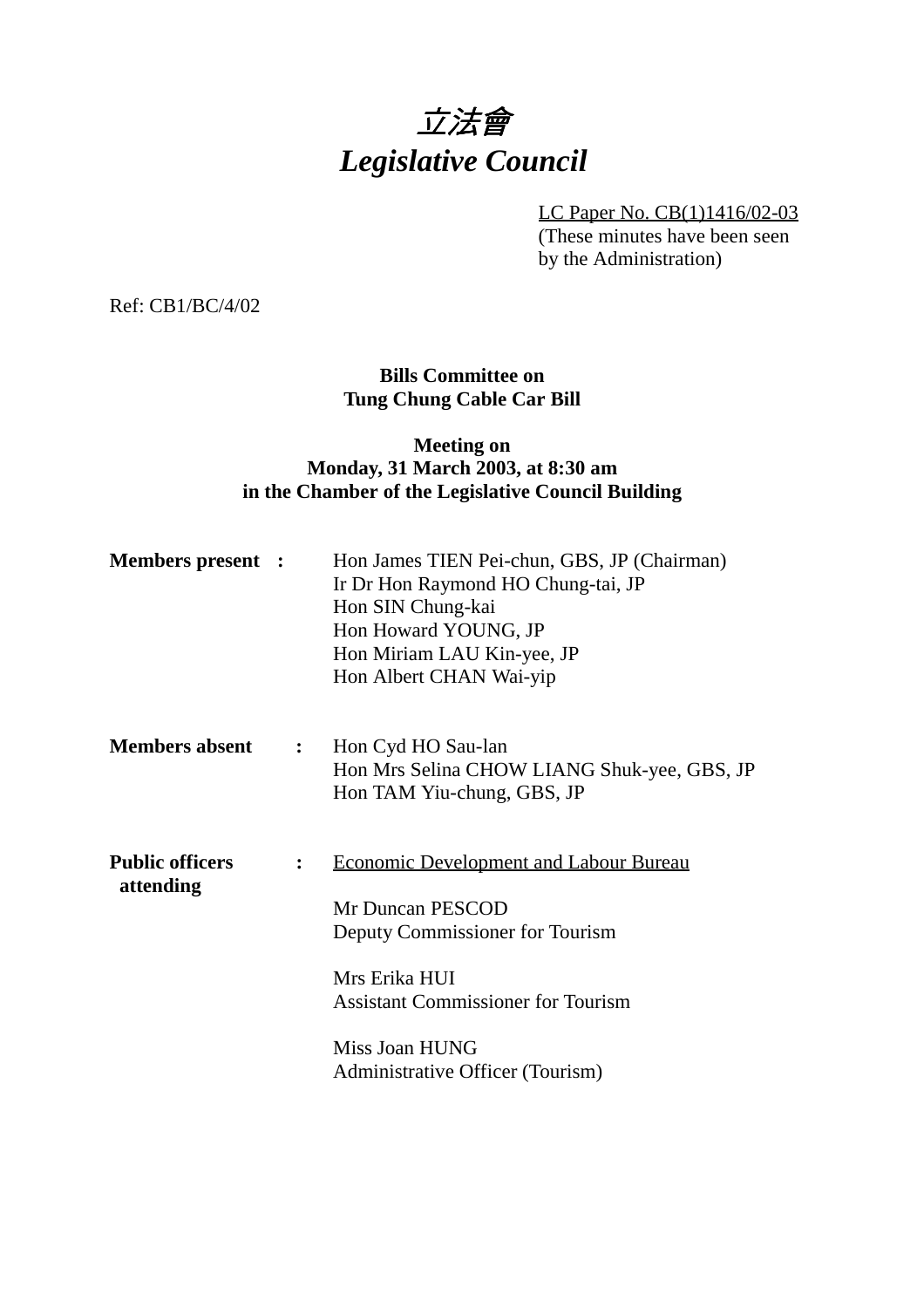#### Action

#### Department of Justice

Mr John WILSON Consultant Counsel

Ms Carmen CHU Senior Government Counsel

#### Transport Department

Ms Carolina YIP Assistant Commissioner/Bus & Railway

#### Lands Department

Mr LAU Chi-ming District Lands Officer/Islands

Electrical and Mechanical Services Department

Mr LAW Yu-wing Chief Electrical and Mechanical Engineer

Territory Development Department

Mr Patrick TANG Senior Engineer

**Invitation**

Attendance by : MTR Corporation Limited

Mr Russell BLACK Project Director

Mr Roger BAYLISS Project Manager

Mr Lawrence CHUNG Manager (Cable Car)

Ms Maggie SO External Affairs Manager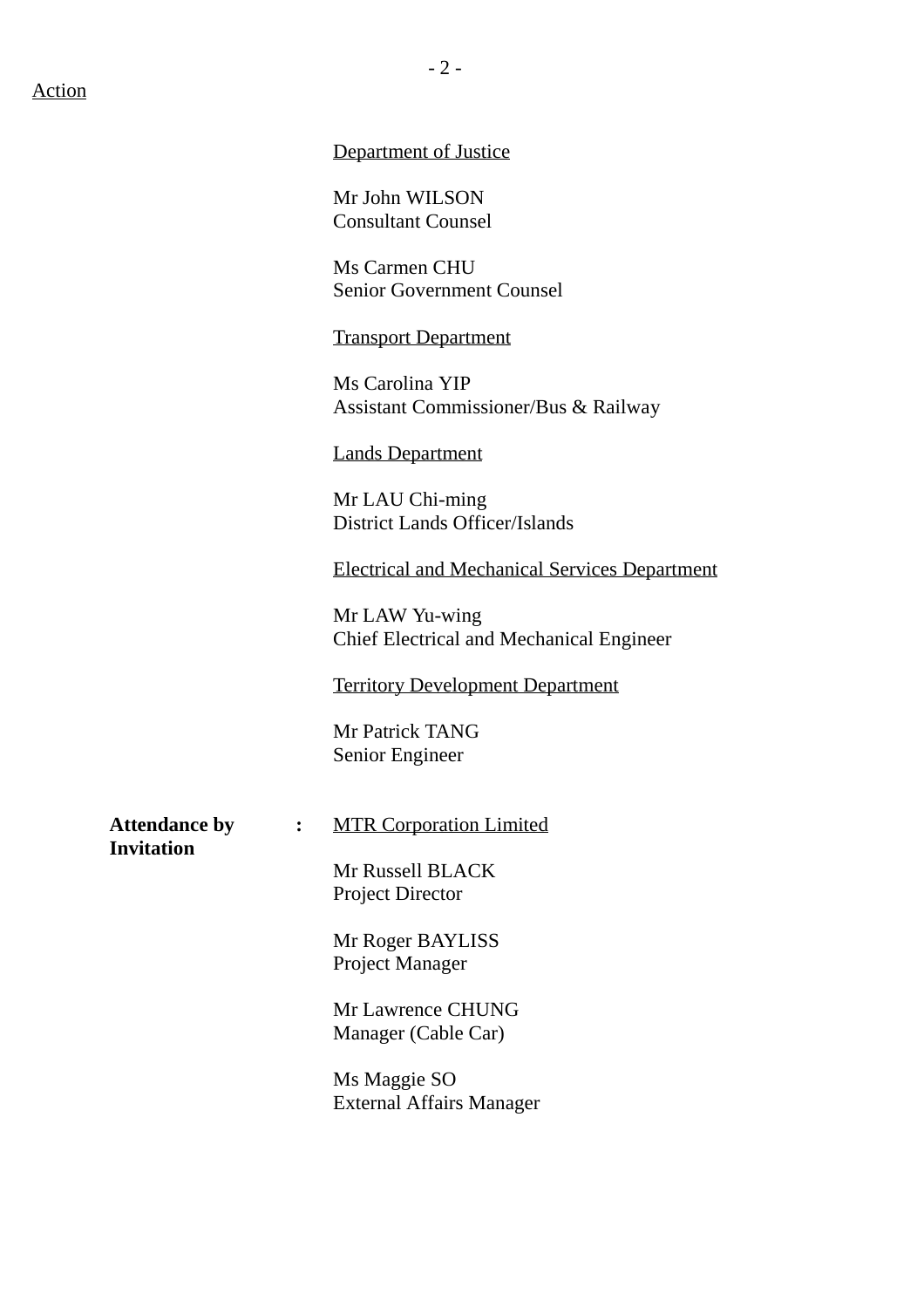Action

|                        | <b>Clerk in attendance:</b>                                         |                | Mr Andy LAU<br>Chief Assistant Secretary (1)2                                                                                                                                                                                                                         |                                    |                                                                                                                                                                                                                                                                                                                                                                                                                              |
|------------------------|---------------------------------------------------------------------|----------------|-----------------------------------------------------------------------------------------------------------------------------------------------------------------------------------------------------------------------------------------------------------------------|------------------------------------|------------------------------------------------------------------------------------------------------------------------------------------------------------------------------------------------------------------------------------------------------------------------------------------------------------------------------------------------------------------------------------------------------------------------------|
|                        | <b>Staff in attendance</b>                                          | $\ddot{\cdot}$ | Miss Connie FUNG<br>Assistant Legal Adviser 3<br>Ms Debbie YAU<br>Senior Assistant Secretary (1)1                                                                                                                                                                     |                                    |                                                                                                                                                                                                                                                                                                                                                                                                                              |
| I                      |                                                                     |                | <b>Confirmation of minutes and matters arising</b>                                                                                                                                                                                                                    | 2003                               | LC Paper No. CB(1)1212/02-03 - Minutes of meeting held on 17 March                                                                                                                                                                                                                                                                                                                                                           |
|                        |                                                                     |                |                                                                                                                                                                                                                                                                       |                                    | The minutes of the meeting held on 17 March 2003 were confirmed.                                                                                                                                                                                                                                                                                                                                                             |
| $\mathbf{I}\mathbf{I}$ | LC Paper No. CB(3)329/02-03<br>on 1 April 2003)<br>on 1 April 2003) |                | <b>Meeting with the Administration</b><br>(LC Paper No. CB(1)1213/02-03(01)<br>LC Paper No. CB(1)1311/02-03(01)<br>(tabled and subsequently circulated<br>LC Paper No. CB(1)1311/02-03(02)<br>(tabled and subsequently circulated<br>LC Paper No. CB(1)1094/02-03(01) | $\sim$<br>$\sim$<br>$\blacksquare$ | Information paper provided by the<br>Administration in response to issues<br>raised at the meeting on 17.3.2003;<br>The Bill;<br>Presentation material provided by the<br><b>MTR Corporation Limited;</b><br>Letter dated 29 March 2003 from New<br>Lantao Bus Co. (1973) Ltd to Hon<br>Miriam LAU (English version only);<br>5.3.2003<br>- Letter<br>dated<br>from<br>Assistant Legal Adviser to the<br>Administration; and |
|                        |                                                                     |                | LC Paper No. $CB(1)1094/02-03(02)$                                                                                                                                                                                                                                    |                                    | - The Administration's reply dated<br>13.3.2003 to the Assistant Legal<br>Adviser)                                                                                                                                                                                                                                                                                                                                           |

2. The Bills Committee deliberated (Index of proceedings attached at **Annex A**).

3. The Bills Committee requested the Administration to provide further information on the following to facilitate their consideration:

- (a) windshear and turbulence data in the vicinity of the Hong Kong International Airport;
- (b) the financial information on the Tung Chung Cable Car project; and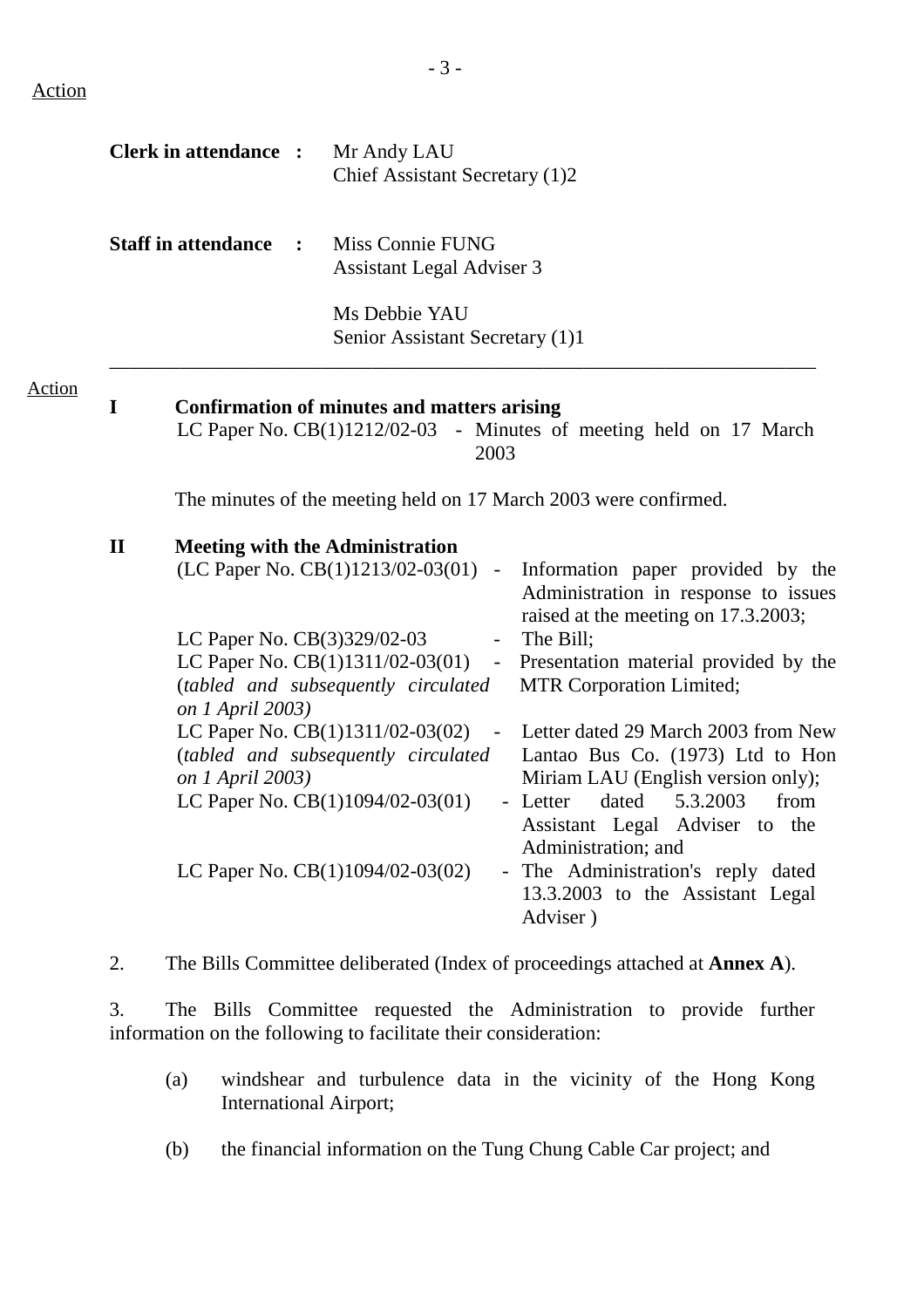(c) terms of the Private Treaty Grant for the development of the Ngong Ping Theme Village by the MTR Corporation Limited.

## Date of next meeting

4. The Bills Committee noted that the next meeting would be held on 4 April 2003 at 2:30 pm to receive public views and to continue discussion with the Administration on the Bill.

### **III Any other business**

5. There being no other business, the meeting ended at 10:35 am.

Council Business Division 1 Legislative Council Secretariat 10 April 2003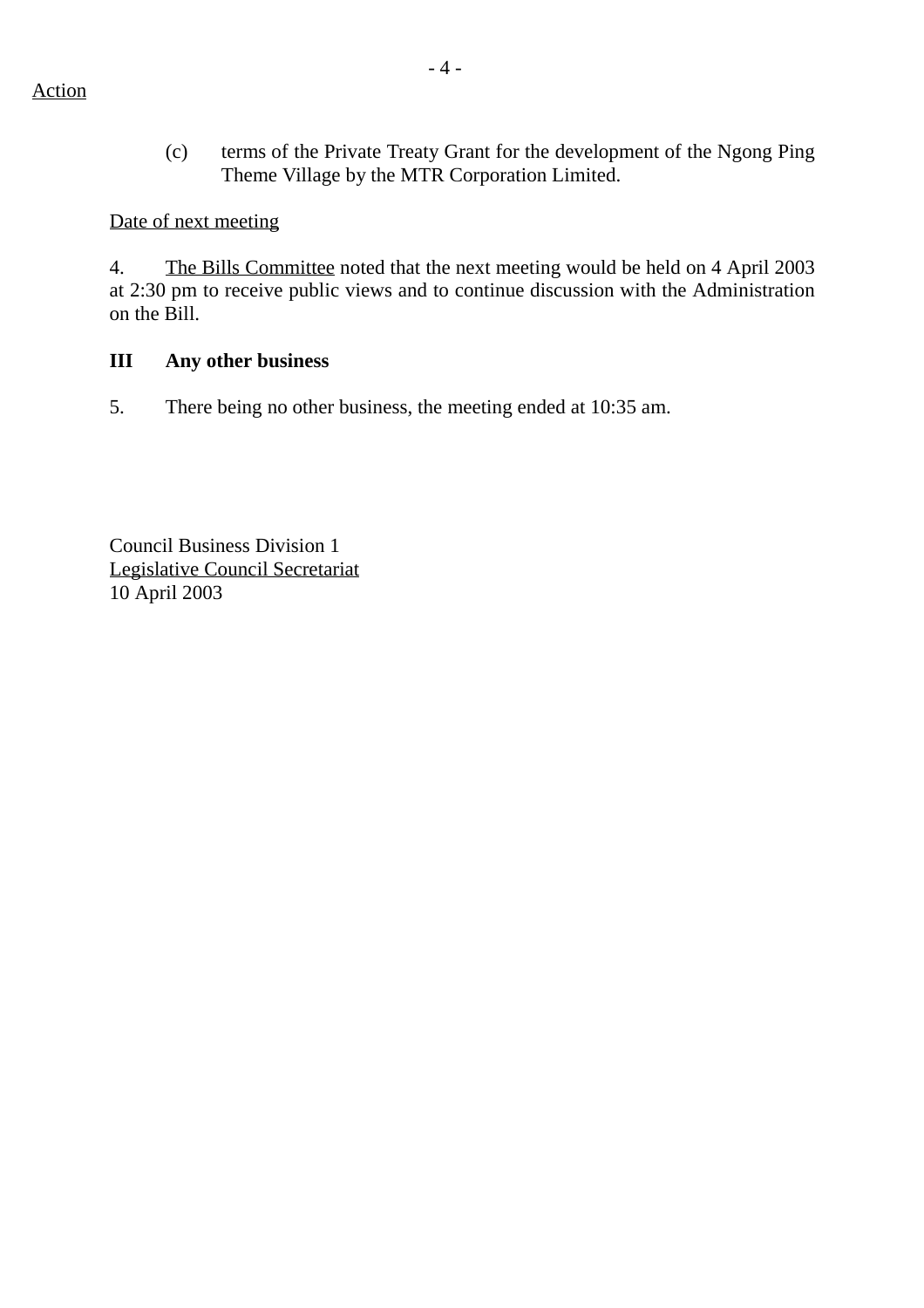# **Proceedings of the meeting of the Bills Committee on Tung Chung Cable Car Bill Monday, 31 March 2003, at 8:30 am in Chamber of the Legislative Council Building**

| <b>Time</b> | <b>Speaker</b>                                              | Subject(s)                                                                                     | <b>Action</b><br><b>Required</b> |  |  |
|-------------|-------------------------------------------------------------|------------------------------------------------------------------------------------------------|----------------------------------|--|--|
|             |                                                             |                                                                                                |                                  |  |  |
|             | Agenda Item I - Confirmation of minutes and matters arising |                                                                                                |                                  |  |  |
| $000000 -$  | Chairman                                                    | • Welcoming remarks                                                                            |                                  |  |  |
| 000109      |                                                             | • Confirmation of minutes of meeting on 17                                                     |                                  |  |  |
|             |                                                             | March 2003                                                                                     |                                  |  |  |
|             |                                                             | . Written submission from New Lantao Bus                                                       |                                  |  |  |
|             |                                                             | Co. (1973) Ltd. (NLB) which was tabled at<br>the meeting and circulated to members vide        |                                  |  |  |
|             |                                                             | LC Paper No. CB(1)1311/02-03(02))                                                              |                                  |  |  |
|             | Agenda Item II - Meeting with the Administration            |                                                                                                |                                  |  |  |
| $000110 -$  | Chairman                                                    | · Presentation by MTR Corporation Limited                                                      |                                  |  |  |
| 001916      | <b>MTRCL</b>                                                | (MTRCL) (A set of the presentation material                                                    |                                  |  |  |
|             |                                                             | was tabled at the meeting and circulated to                                                    |                                  |  |  |
|             |                                                             | members vide LC Paper No. CB(1)1311/02-                                                        |                                  |  |  |
|             |                                                             | 03(01)                                                                                         |                                  |  |  |
| $001917 -$  | Ms Miriam LAU                                               | • Impact of the Tung Chung Cable Car on                                                        |                                  |  |  |
| 003041      | <b>MTRCL</b><br>Chairman                                    | NLB, consultation with the bus company and                                                     |                                  |  |  |
|             | Admin                                                       | the Administration's study on the impact of<br>the cable car project on bus services in Lantau |                                  |  |  |
|             |                                                             | • Cable car selection                                                                          |                                  |  |  |
|             |                                                             | • Additional tourists generated by the Tung                                                    |                                  |  |  |
|             |                                                             | Chung Cable Car project                                                                        |                                  |  |  |
|             |                                                             | ·Business partners of MTRCL for<br>the                                                         |                                  |  |  |
|             |                                                             | development, management and operation of                                                       |                                  |  |  |
|             |                                                             | the Tung Chung Cable Car project                                                               |                                  |  |  |
| 003042 -    | Mr Albert CHAN                                              | • Terms of the Private Treaty Grant for the                                                    |                                  |  |  |
| 003603      |                                                             | development of the Ngong Ping Theme                                                            |                                  |  |  |
|             |                                                             | Village by MTRCL<br>. Objection to the Tung Chung Cable Car                                    |                                  |  |  |
|             |                                                             | project due to                                                                                 |                                  |  |  |
|             |                                                             | (a) its impact on existing public transport                                                    |                                  |  |  |
|             |                                                             | operators                                                                                      |                                  |  |  |
|             |                                                             | (b) its environmental impact                                                                   |                                  |  |  |
|             |                                                             | (c) its financial viability and the likelihood of                                              |                                  |  |  |
|             |                                                             | requiring cross-subsidy from MTRCL's                                                           |                                  |  |  |
|             |                                                             | rail operations for the cable car operations                                                   |                                  |  |  |
|             |                                                             | impact<br>the<br>sustainability<br>on<br>$(d)$ its                                             |                                  |  |  |
|             |                                                             | development of the local community due<br>to changes in travelling pattern as a result         |                                  |  |  |
|             |                                                             | of the restructuring of public transport                                                       |                                  |  |  |
|             |                                                             | development plan in the area                                                                   |                                  |  |  |
| 003604 -    | Chairman                                                    | • Benefits of the Tung Chung Cable Car project                                                 |                                  |  |  |
| 004840      | <b>MTRCL</b>                                                | and business opportunities for the bus                                                         |                                  |  |  |
|             | Admin                                                       | company and the local community                                                                |                                  |  |  |
|             | Mr Albert CHAN                                              | • Development plan of the Ngong Ping Theme                                                     |                                  |  |  |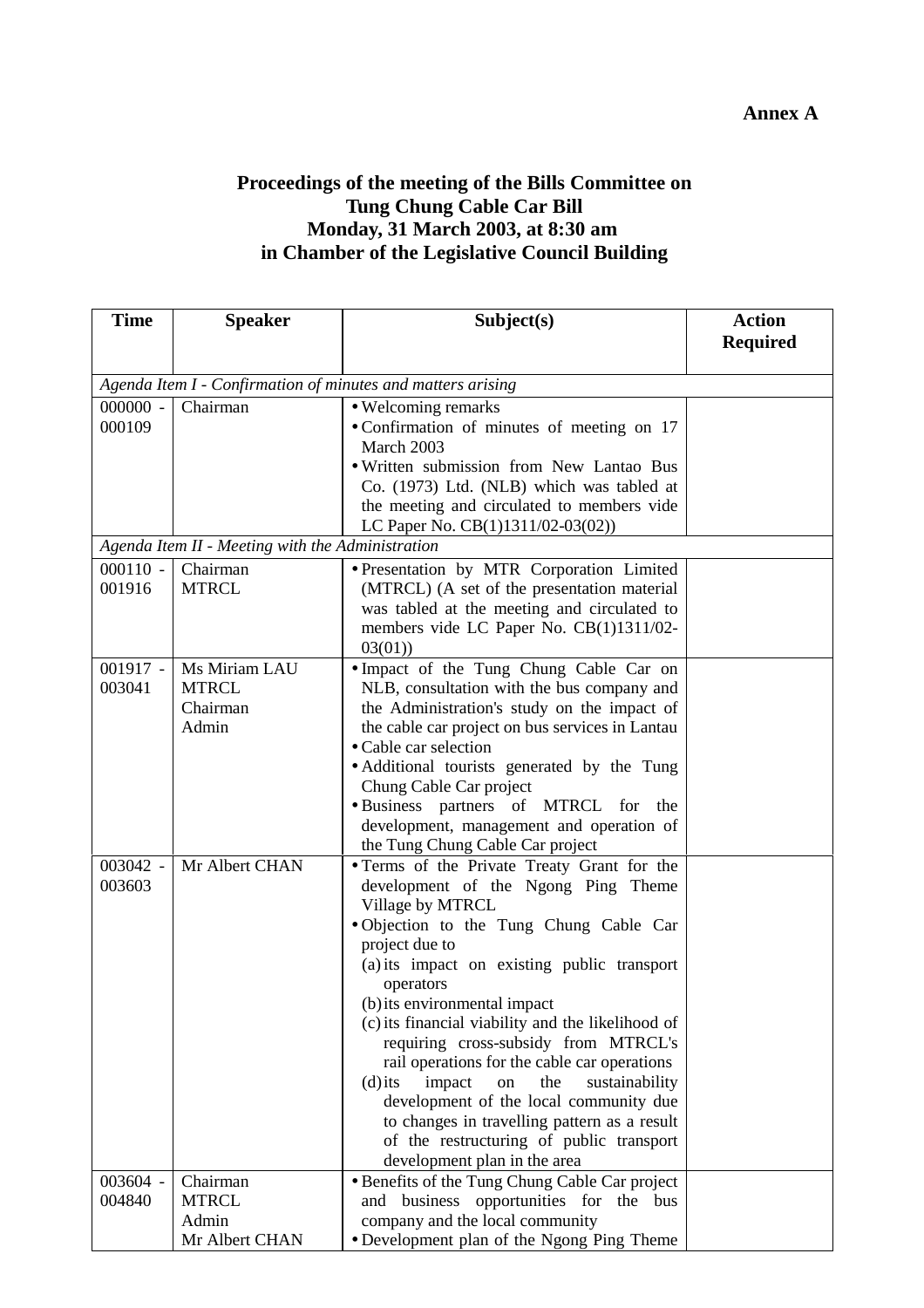| <b>Time</b>          | <b>Speaker</b>                   | Subject(s)                                                                                            | <b>Action</b><br><b>Required</b> |
|----------------------|----------------------------------|-------------------------------------------------------------------------------------------------------|----------------------------------|
|                      |                                  |                                                                                                       |                                  |
|                      |                                  | Village by MTRCL                                                                                      |                                  |
|                      |                                  | • Compensation to Tai O business operators                                                            |                                  |
| 004841 -             | Mr Albert CHAN                   | • Impact of windshear on the Tung Chung                                                               |                                  |
| 005353               | Chairman<br><b>MTRCL</b>         | Cable Car system and safety consideration of                                                          |                                  |
| 005354 -             | Mr Howard YOUNG                  | the system<br>• Marketing strategy for the Tung Chung Cable                                           |                                  |
| 010657               | Chairman                         | Car project and collaboration with the travel                                                         |                                  |
|                      | Admin                            | and tourism industry to promote greater                                                               |                                  |
|                      |                                  | utilization                                                                                           |                                  |
|                      |                                  | · Roles of MTRCL and its business partner,                                                            |                                  |
|                      |                                  | Skyrail-ITM,<br>in<br>the<br>operation<br>and                                                         |                                  |
|                      |                                  | management of the system and experience of                                                            |                                  |
|                      |                                  | Skyrail-ITM in running similar facility<br>elsewhere                                                  |                                  |
|                      |                                  | · Safety standards and requirements of the                                                            |                                  |
|                      |                                  | Tung Chung Cable Car project                                                                          |                                  |
| $010658 -$           | Mr SIN Chung-kai                 | • Views expressed by the Panel on Economic                                                            |                                  |
| 011218               | Admin                            | Services about the long lead time taken for                                                           |                                  |
|                      | Chairman                         | the Project and general support of the                                                                |                                  |
|                      | <b>MTRCL</b>                     | implementation of the Tung Chung Cable Car                                                            |                                  |
|                      |                                  | project                                                                                               |                                  |
|                      |                                  | · Introduction of one-day pass to facilitate                                                          |                                  |
|                      |                                  | visitors going to Lantau by different modes of                                                        |                                  |
|                      |                                  | transport and improve the financial viability                                                         |                                  |
|                      |                                  | of different transport operators                                                                      |                                  |
| $011219 -$<br>012359 | Ir Dr Raymond HO<br><b>MTRCL</b> | • Evacuation arrangement during emergencies<br>• Seating capacity of the cable car                    |                                  |
|                      | Chairman                         | . Impact of the tower structure on the                                                                |                                  |
|                      |                                  | environment                                                                                           |                                  |
| $012360 -$           | Mr Albert CHAN                   | • Appropriateness<br>of<br>examining<br>the                                                           |                                  |
| 013656               | Chairman                         | development plan of the Ngong Ping Theme                                                              |                                  |
|                      | Admin                            | Village together with the Bill                                                                        |                                  |
|                      | <b>MTRCL</b>                     | • MTRCL confirmed that there was no question<br>cross-subsidy<br>from<br><b>MTRCL's</b><br>οf<br>rail |                                  |
|                      |                                  | operations for the cable car operation                                                                |                                  |
| $013657 -$           | Ms Miriam LAU                    | • Safety device and features of the cable car                                                         |                                  |
| 014405               | Chairman                         | system and maintenance of the system to                                                               |                                  |
|                      | <b>MTRCL</b>                     | ensure safety                                                                                         |                                  |
|                      |                                  | •Operating hours, frequencies and modes of                                                            |                                  |
| $014406 -$           | Chairman                         | operation of the cable car system<br>• Negotiation with Po Lin Monastery at this                      |                                  |
| 015256               | Admin                            | stage to ensure the continued opening of the                                                          |                                  |
|                      |                                  | Statue of Buddha to avoid disputes in future                                                          |                                  |
|                      |                                  | • Concerns expressed by Po Lin Monastery and                                                          |                                  |
|                      |                                  | the corresponding actions taken by the                                                                |                                  |
|                      |                                  | Administration                                                                                        |                                  |
| $015257 -$<br>015447 | Mr Howard YOUNG<br>Chairman      | • Safety of the cable car operation in other parts<br>of the world                                    |                                  |
|                      | <b>MTRCL</b>                     |                                                                                                       |                                  |
| $015448 -$           | Chairman                         | • Date of next meeting: 4 April 2003 at 2:30 pm                                                       | The<br>Admin<br>to               |
| 015906               | Mr Albert CHAN                   | to consider Admin's paper (LC Paper No.                                                               | provide<br>the                   |
|                      |                                  | $CB(1)1213/02-03(01))$ and to meet with                                                               | requested                        |
|                      |                                  | deputations                                                                                           | information as per               |